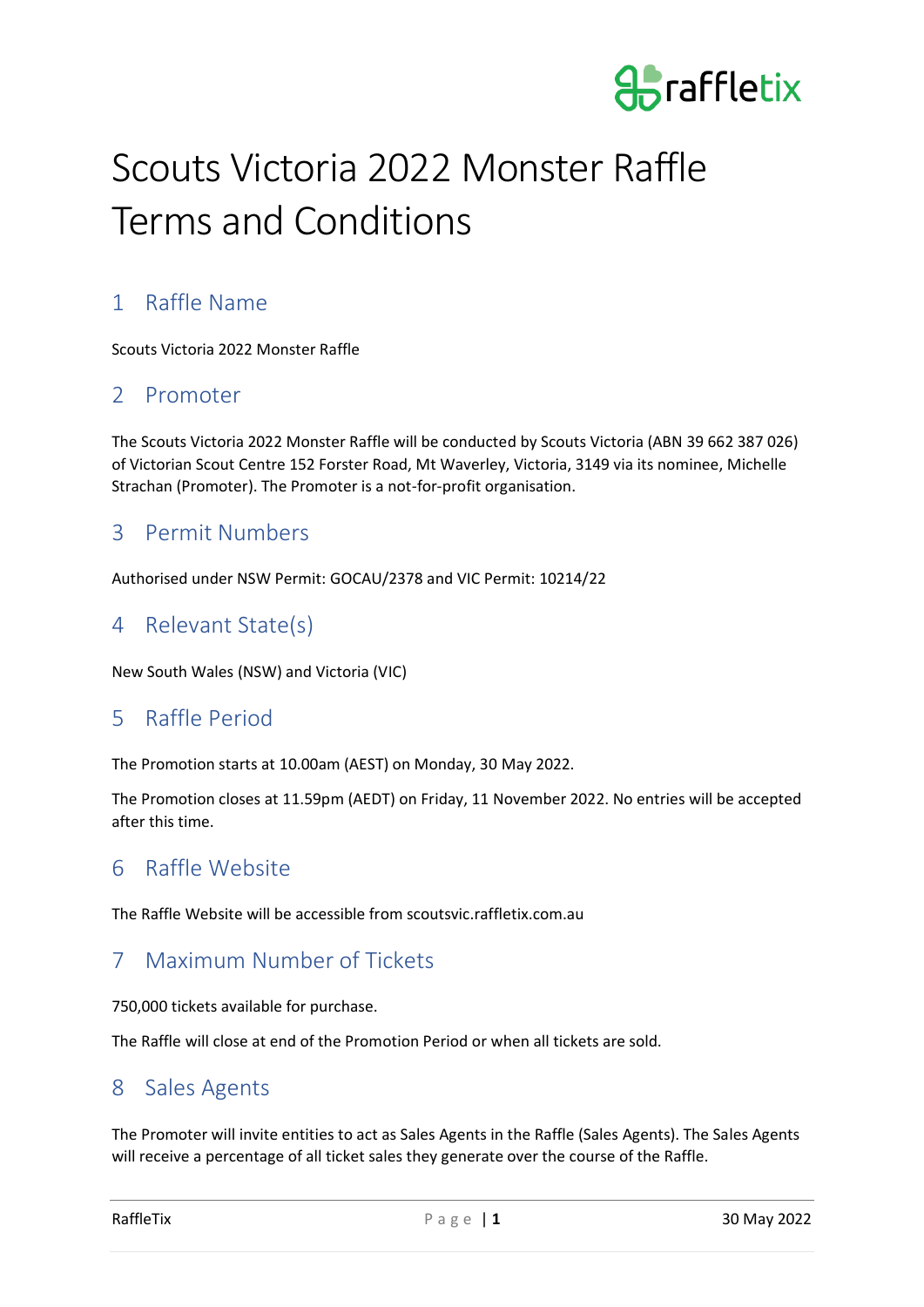

The process to become a Sales Agent will be the same for all relevant entities, small or large. At least one person will act as the representative of the Sales Agent for the purposes of the Raffle (Sales Agent's Representative).

All Sales Agents will be pre-registered. To participate in the Raffle as a Sales Agent, the Sales Agent must activate its registration. A Sales Agent can activate its registration at any time during the Promotion Period. The process for participating as a Sales Agent may be summarised as follows:

- 1. The Promoter will pre-register all Sales Agents.
- 2. The Promoter will contact the Sales Agent via email to invite the Sales Agent's Representative to activate the Sales Agent's participation in the Raffle.
- 3. The Sales Agent's Representative will be responsible for the inclusion of organisational details including contact number and address, as well as the creation of the login that becomes associated with that Sales Agent's record and therefore the ability to manage the record and have full viewership to generated sales. The Sales Agent's Representative will also be responsible for entering the Sales Agent's banking details (including Account Name, Account Number and BSB). RaffleTix will review the application and approve the Sales Agent if all the fields are entered correctly.
- 4. The RaffleTix platform will activate and generate a personalised Raffle website for the Sales Agent, which will be accessible from the unique URL assigned to each Sales Agent.
- 5. The Sales Agent can commence selling immediately via cash, debit or credit card transactions.
- 6. The Sales Agent's Representative can invite other Sales Agent users to have administrative access to the administrative dashboard.
- 7. The Sales Agent's Representative can invite other Sales Agent users to become authorised 'Sellers' on behalf of the Sales Agent.
- 8. The Sales Agent's Representative will be personally responsible for ensuring proceeds from all cash sales are deposited into the Raffle Trust Account as directed by the Promoter. Failure to meet cash deposit requirements as directed by the Promoter will void any applicable Raffle tickets. All Sales Agents that process a cash transaction are required to deposit the collected funds into the Raffle Trust Account by Monday, 14 November 2022**.**

#### 9 Transaction Types

Tickets may be purchased directly via online credit/debit card or in-person through a Sales Agent via credit/debit card or cash transactions.

#### 9.1 Direct Online Card Transactions

The purchaser must visit the Raffle Website and complete all required fields to complete a transaction.

For online card transactions, the platform uses the Stripe payment processing service to process the card transactions in a PCI DSS-compliant manner.

The Stripe payment processing service accepts Visa, Mastercard, and American Express.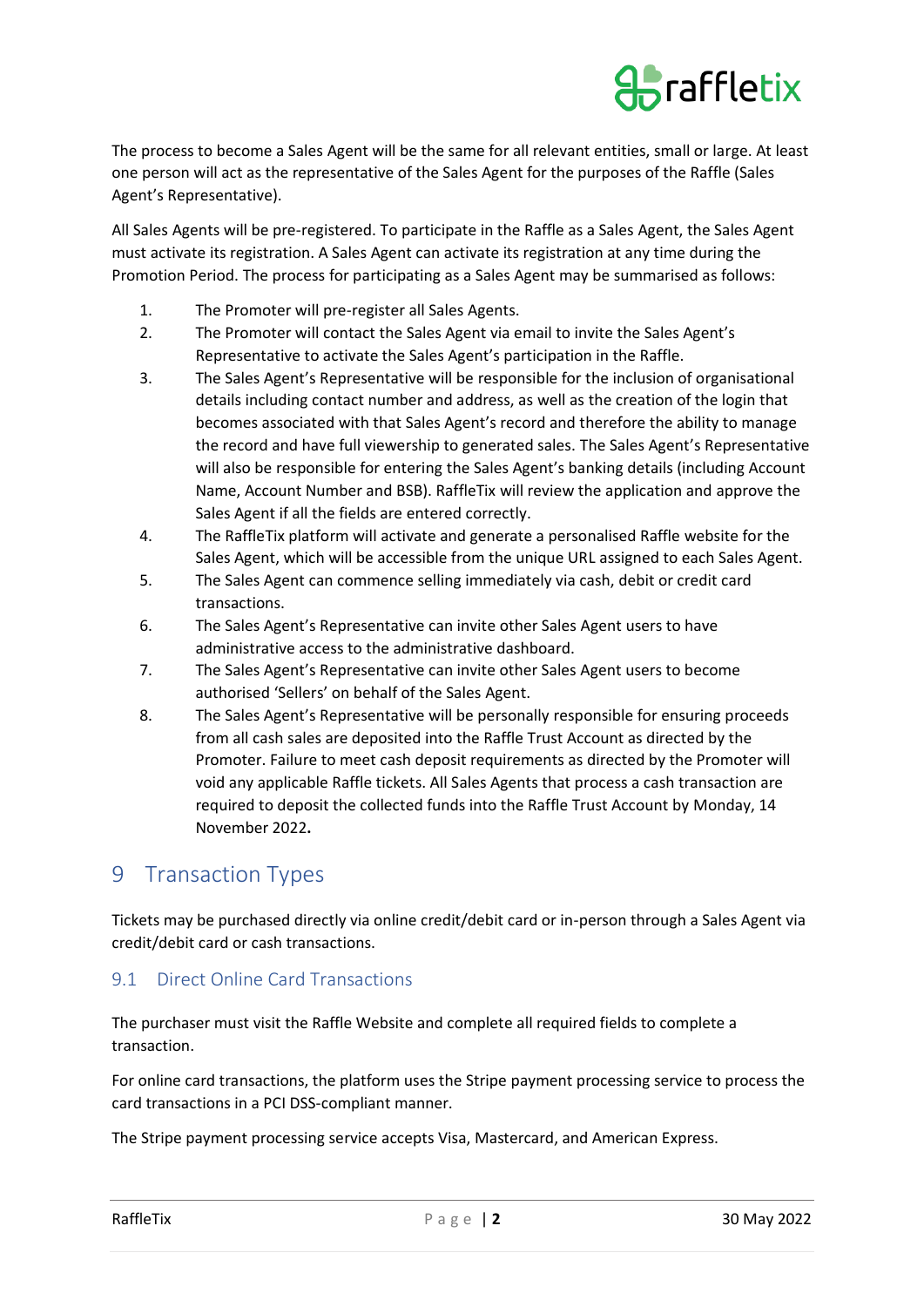

#### 9.2 In-Person Card and Cash Transactions

The Raffle Website automatically creates a web-based, mobile friendly sales application, which allows an authenticated and authorised Sales Agent user to conduct in-person transactions.

Eligible entrants can purchase tickets from authorised representatives from each participating Sales Agent. Under this scenario, an authorised representative from the Sales Agent will log in to the Raffle Website and enter the entrant's transaction details via the mobile sales page on the Raffle Website. The Sales Agent can track the representative who logged in and authorised payment or collected cash.

The Raffle ticket purchase confirmation will be delivered to the purchaser via SMS (and email, if email is provided).

#### 10 Anonymous Pool

In the event that the purchaser selects not to purchase directly from a Sales Agent's specific Raffle Website, the funds raised will be collected in a separate pool that will be reconciled and remitted to the Promoter at the end of the Promotion Period.

# 11 Maximum Number of Entries

No maximum applies. Participants may purchase as many tickets as they like while the Raffle remains open and tickets are available.

# 12 Entry Restrictions

Entry is open to residents of New South Wales and Victoria, aged 18 years or older at the commencement of the Raffle.

Directors, management, employees, contactors of the Promoter or the Promoter's related entities or any of the Promoter's agents, including RaffleTix, directly involved in the organisation of the Raffle (as determined by the Promoter) are not eligible to enter.

### 13 Verification Requirements

If requested by the Promoter, Participants must produce proof of age and residency prior to being awarded a Prize.

### 14 Draw Details

Draw will take place at 11am (AEDT) on Friday, 18 November 2022 at Victorian Scout Centre 152 Forster Road, Mt Waverley VIC 3149.

A digital random draw will take place in accordance with State Government regulations. The draw will be conducted by RaffleTix, the provider of the digital raffle platform.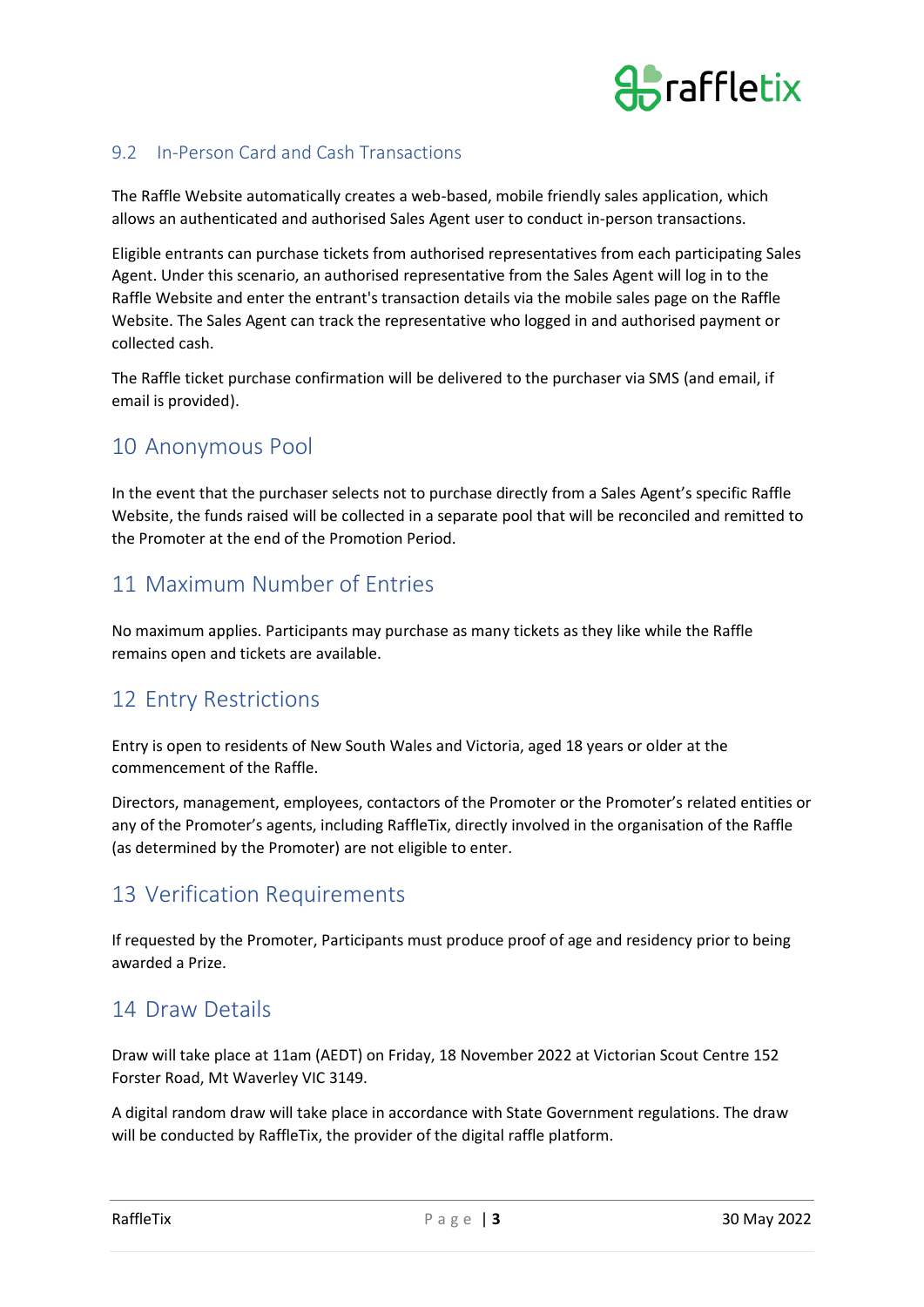

Draw method: Raffle tickets will be drawn at random. First prize will be drawn first followed by all other prizing in descending order.

### 15 Prize Details

Prize values are accurate as at the commencement date for the Raffle. All costs, fees, charges or expenses associated with the Prize(s), which are not specified, are the responsibility of the Winner(s).

Prizes are not transferable, exchangeable or redeemable for cash. If for any reason a prize is not available, the Promoter will substitute it for another prize of equal or higher value (at the Promoter's absolute discretion), subject to regulatory approval.

# 16 Total Prize Pool

Up to \$58,772.92 (incl. GST)

# 17 Notification and Publication of Winners

Winners will be notified by telephone or in writing within four (4) business days of being drawn (Thursday, 24 November 2022). Prize Winners' names will be published on the Raffle Website.

# 18 Prize Claim Date

Winners have three (3) months from the date they are notified in which to claim their prize. Winners are to contact the **Promoter** in order to claim their prize.

If you are a Winner, you are responsible for your use of the Prize, including complying with all relevant laws and any applicable terms and conditions of use.

# 19 Unclaimed Prize Arrangements

If (having made reasonable efforts) the Promoter cannot contact a prize Winner, or if a prize Winner is deemed ineligible to receive the prize, or if any prize is not accepted or claimed by the Prize Claim Date, the Promoter reserves the right (subject to regulatory approval, if required, and not including Prizes won by Victorian participants) to donate that prize to the Sales Agent that sold the winning ticket. If a Prize that has been won by a Victorian participant remains unclaimed 12 months after the draw, the Promoter will sell or otherwise dispose of the Prize and pay the proceeds (bar the deduction of reasonable costs associated with the sale or disposal) to the Treasurer for payment into the Consolidated Fund.

### 20 Additional Terms – Privacy

The Promoter and its authorised marketing partners reserve the right to send marketing communications to any entrant that opts-in to receive communications from the Promoter and its authorised marketing partners. The entrant can advise the Promoter at any time if they no longer wish to receive this information, by contacting the Promoter's Privacy Officer at